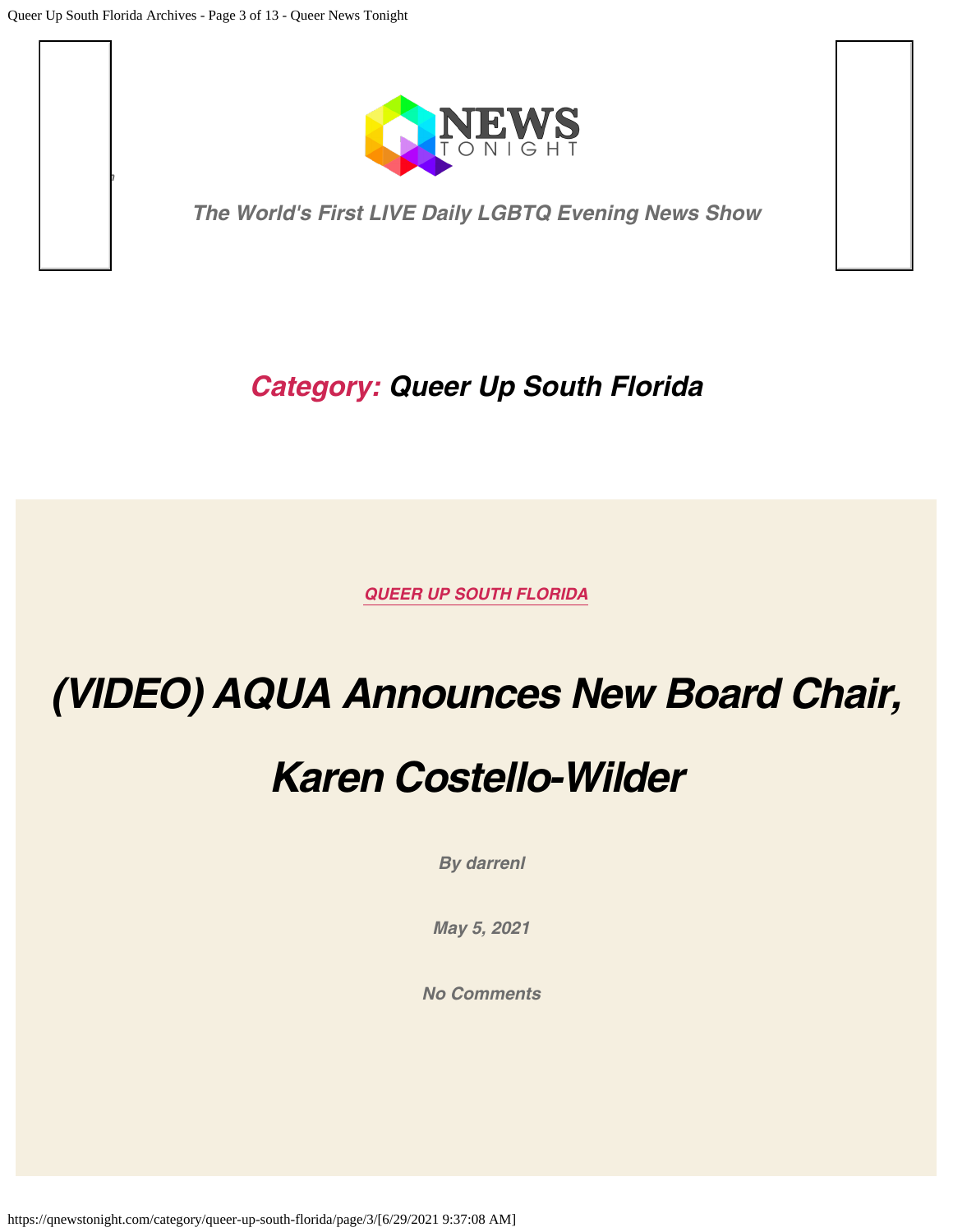BY AND FOR LGBTQ WOMEN

AQUA

**AQUA ANNOUNCES NEW BOARD CHAIR, KAREN COSTELLO-WILDER** 

**DARW** 

LGBTQ+ HEADLINES: oup launches volcano relief fund - Q - Cambridge students

Grace Lopez, Executive Director of Aqua Foundation for Women announced May 5 that they have a new board chair, Karen Costello-Wilder. Karen has been a part of the Aqua family for many years and has served on the board of directors since 2018. She has worked extensively in the restaurant and fine dining industries. She has been married to her partner, Rosemary Wilder for 22 years. Karen has been involved in Women's issues since coming to Miami in 2013 and with Aqua Foundation since its inception. The Aqua Foundation For Woman is one of the America's leading advocacy organizations for women's rights and advancement and support directly in the LGBTQ community. Everyone at Queer News Tonight congratute AQUA and Karen Costel on her new role in our community.

*[eb,](https://qnewstonight.com/tag/eb/) [HOT](https://qnewstonight.com/tag/hot/), [outreach](https://qnewstonight.com/tag/outreach/)*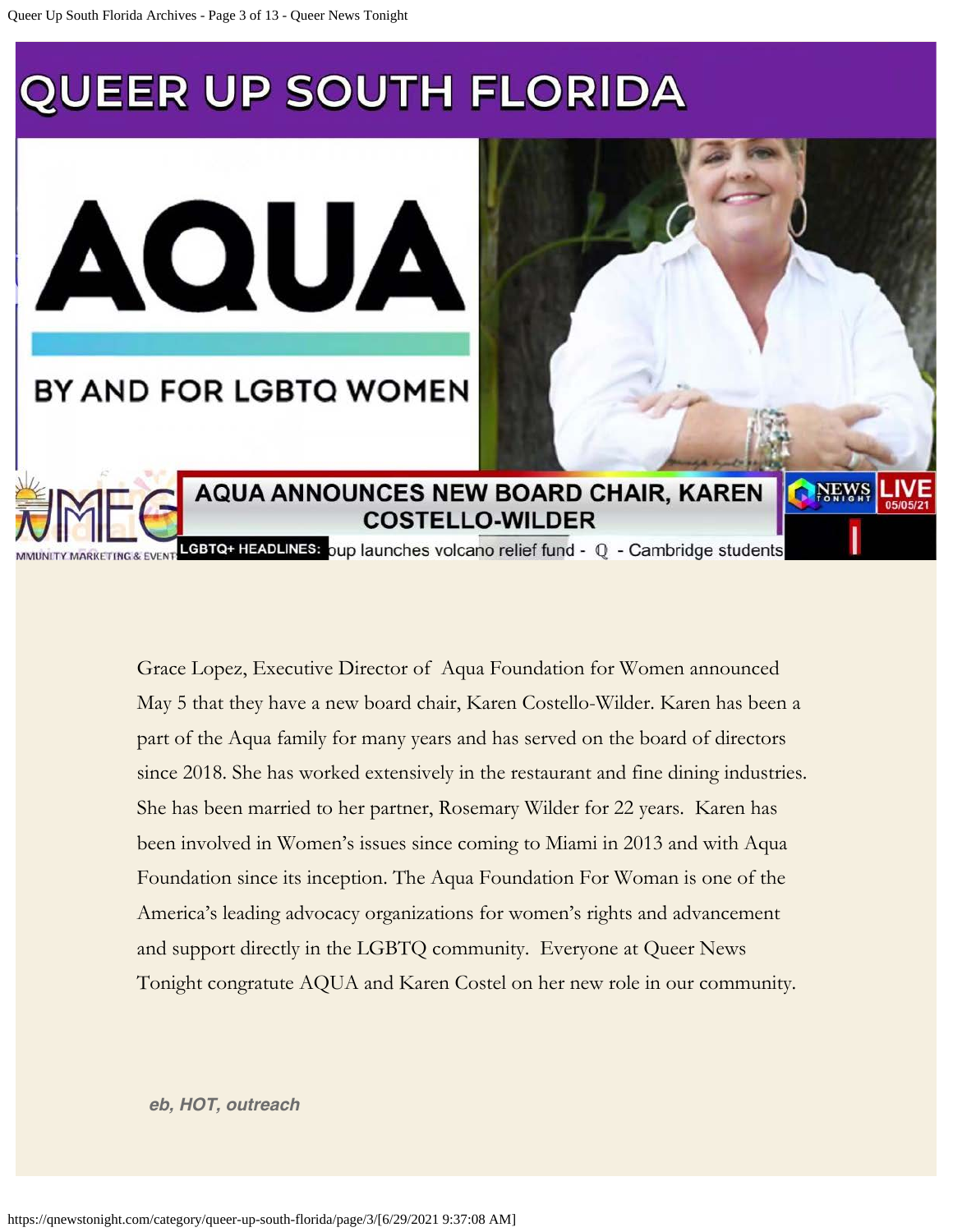## *[Broward House Says There's Still Time To Make](https://qnewstonight.com/queer-up-south-florida/broward-house-says-theres-still-time-to-make-a-difference/1208933/)*

### *[A Difference](https://qnewstonight.com/queer-up-south-florida/broward-house-says-theres-still-time-to-make-a-difference/1208933/)*

*By [darrenl](https://qnewstonight.com/author/darrenl/)*

*[May 4, 2021](https://qnewstonight.com/queer-up-south-florida/broward-house-says-theres-still-time-to-make-a-difference/1208933/)*

*[No Comments](https://qnewstonight.com/queer-up-south-florida/broward-house-says-theres-still-time-to-make-a-difference/1208933/#respond)*

## **QUEER UP SOUTH FLORIDA**



https://qnewstonight.com/category/queer-up-south-florida/page/3/[6/29/2021 9:37:08 AM]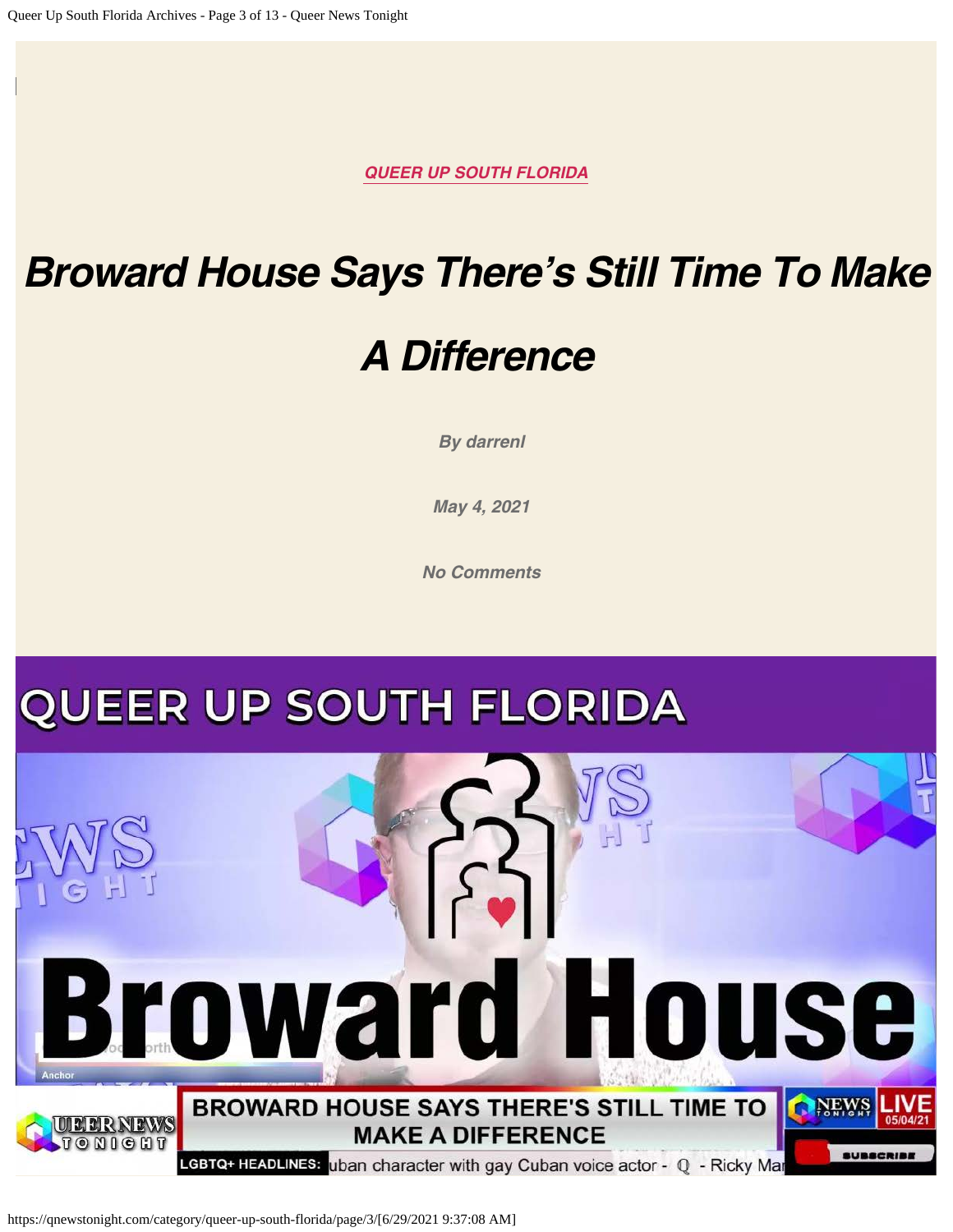Broward House Dining Out For Life Has One Last Request For LGBTQ Support. You Can Make A Donation On The Website To Be Entered For Exciting Raffle Prizes. The Traditional Dining Out For Life Was Dramatically Changed In 2020 Because Of Covid-19. In 2021 Restaurants Took A Major Hit So The Traditional Fundraiser Also Suffered. So Queer News Tonight Encourages You To Go To Broward House.Org To Participate In Their Final 2021 Dining Out For Life Campaign By Making A Donation. Broward House Provides Life Saving Services To The LGBTQ Community And Deserves Your Support.

*[eb,](https://qnewstonight.com/tag/eb/) [HOT](https://qnewstonight.com/tag/hot/)*

*[QUEER UP SOUTH FLORIDA](https://qnewstonight.com/category/queer-up-south-florida/)*

*[\(VIDEO\) AHF Florida AIDS Walks Raises \\$2](https://qnewstonight.com/queer-up-south-florida/video-ahf-florida-aids-walks-raises-2-million-for-south-florida-lgbtq/1072259/) [Million For South Florida LGBTQ](https://qnewstonight.com/queer-up-south-florida/video-ahf-florida-aids-walks-raises-2-million-for-south-florida-lgbtq/1072259/)*

*By [darrenl](https://qnewstonight.com/author/darrenl/)*

*[April 29, 2021](https://qnewstonight.com/queer-up-south-florida/video-ahf-florida-aids-walks-raises-2-million-for-south-florida-lgbtq/1072259/)*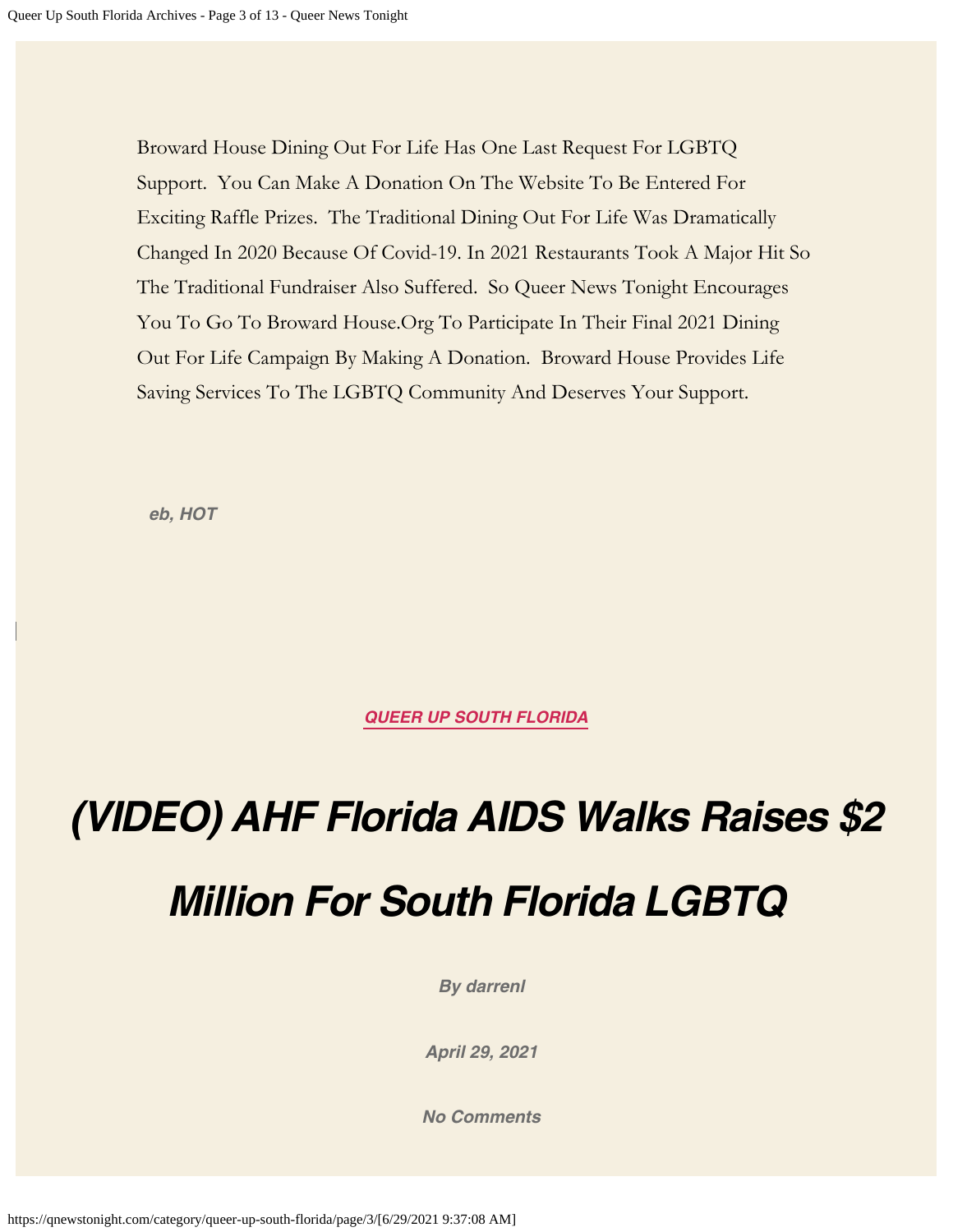

The News About The First Major In Person LGBTQ Event Just Keeps Getting Better. The Florida AIDS Walk And Music Festival Was Held This Weekend On Fort Lauderdale Beach. News Is Encouraging That Covid-19 Protocols Were Successful And That The AHF Sponsored Event Raised An Astounding 2 Million Dollars. The Event Was Also Sponsored By Wells Fargo And Office Depot. The Star Studded Event Including A Beach Concert With Lil Kim And Trina Benefitted So Many Of South Florida's LGBTQ Non Profits, Especially Focused On HIV & Health Services. Any Donation You Make Through May 30 Will Continue To Be Matched Dollar For Dollar By AHF

*[eb,](https://qnewstonight.com/tag/eb/) [HOT](https://qnewstonight.com/tag/hot/), [outreach](https://qnewstonight.com/tag/outreach/)*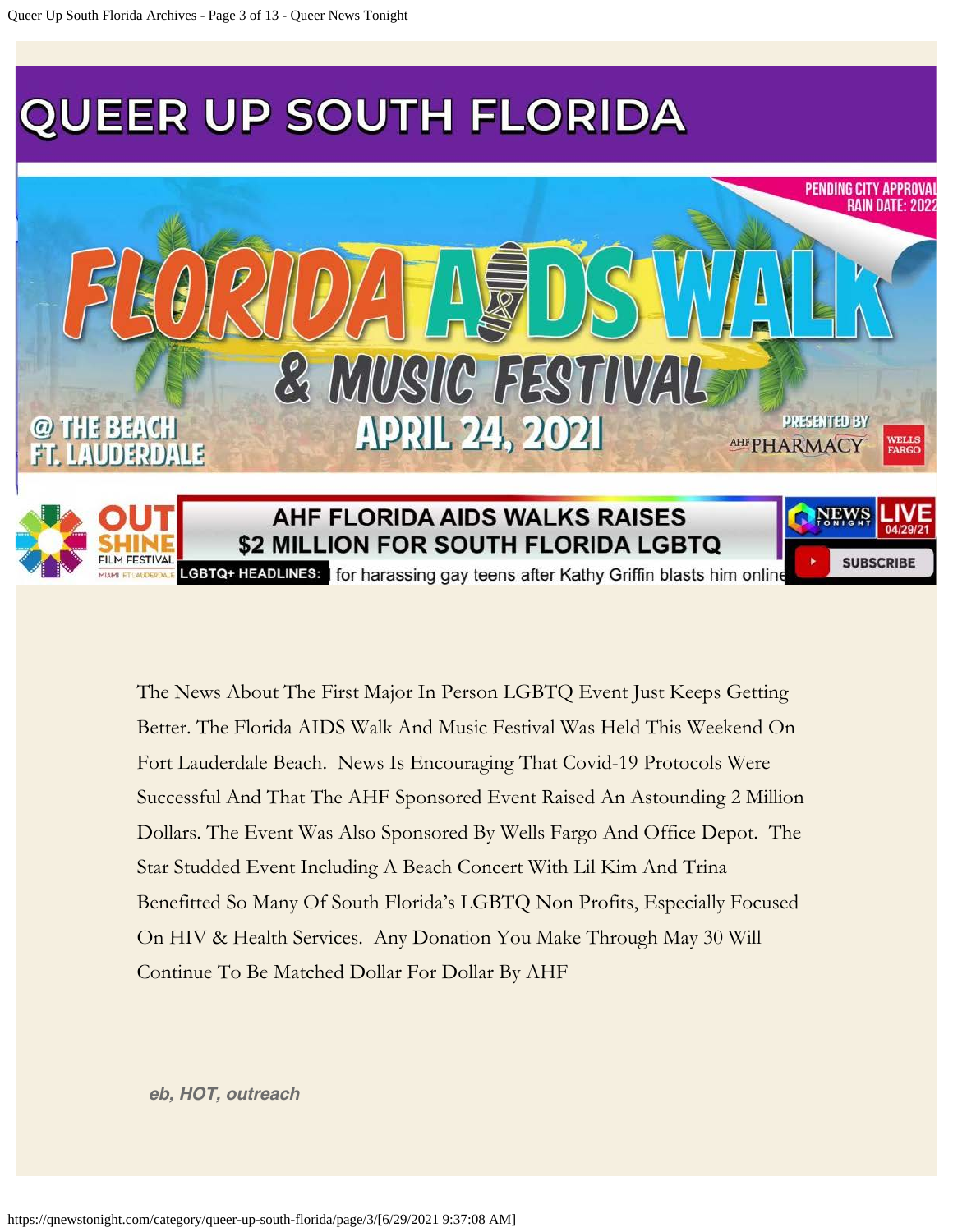# *[\(VIDEO\) Queer News Tonight discusses "Once a](https://qnewstonight.com/queer-up-south-florida/video-queer-news-tonight-discusses-once-a-fury-for-the-outshine-film-festival/1072613/) [Fury" for the OUTshine Film Festival](https://qnewstonight.com/queer-up-south-florida/video-queer-news-tonight-discusses-once-a-fury-for-the-outshine-film-festival/1072613/)*

*By [darrenl](https://qnewstonight.com/author/darrenl/)*

*[April 29, 2021](https://qnewstonight.com/queer-up-south-florida/video-queer-news-tonight-discusses-once-a-fury-for-the-outshine-film-festival/1072613/)*

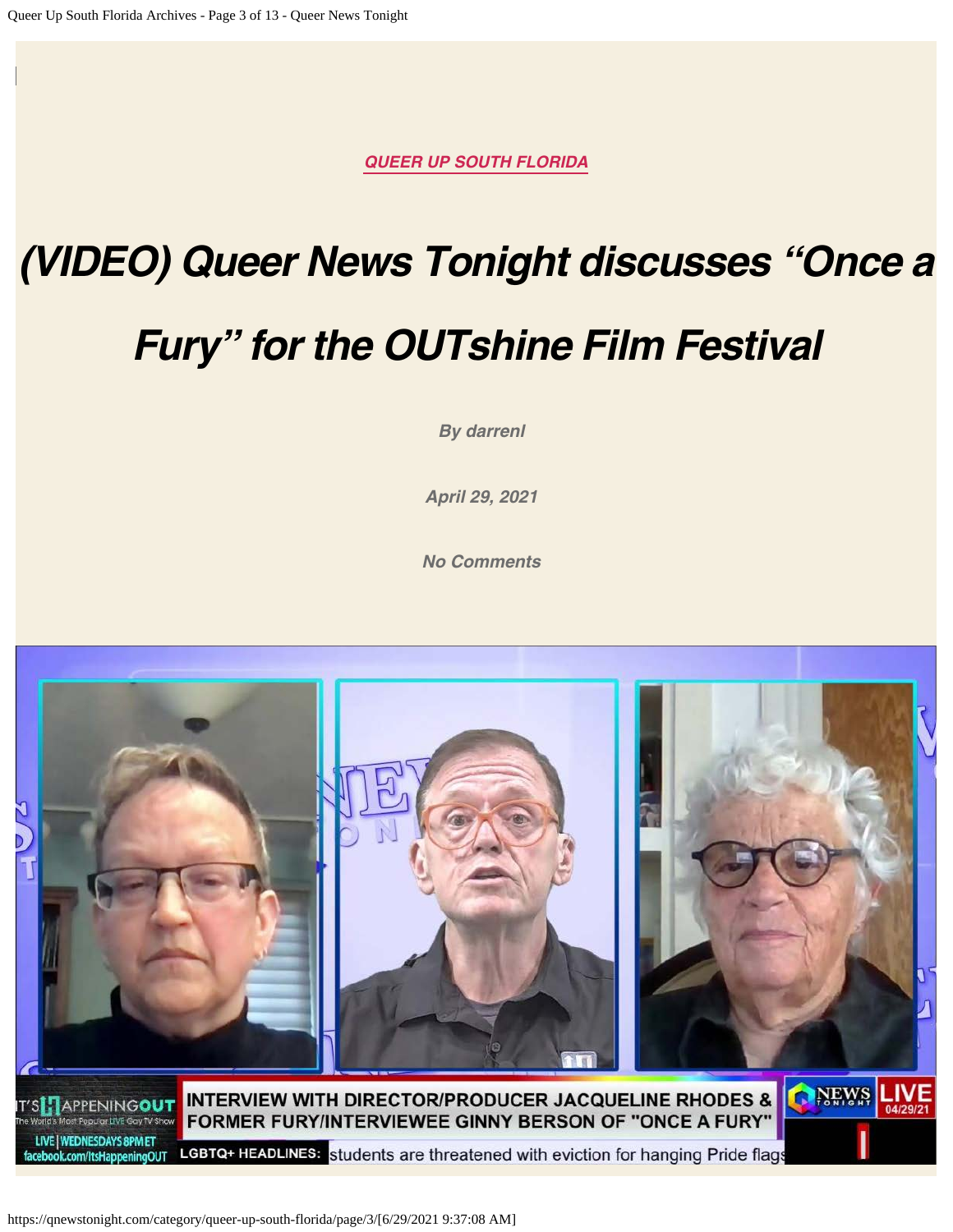Queer News Tonight Is Proud To Showcase Many Of The Film Directors During The Outshine LGBTQ+ Film Festival And Tonight, We Are Pleased To Feature The Film "Once A Fury". The Furies Were A 1970s Lesbian Feminist Collective That Advanced The Notion Of Lesbian Separatism To Correct What They Called The "Zig-Zag And Haphazard" Straight Women's Movement. The Furies Were Intense: Twelve Women Began The Group, Worked Together, And Then Broke Up In Just Under Two Years. In That Short Time, They Wrote And Published A Widely Read Newspaper (Also Called The Furies) That Advanced Their Ideology And Still Seems Relevant 50 Years Later. "Once A Fury" Profiles Former Members Of The Furies, The Notorious 1970s Lesbian Separatist Collective That Published A National Newspaper And Planned To Seize State Power. The Film Features Interviews With 10 Of The Original 12 Furies, Photography By Jeb (Joan E. Biren), And Archival Materials. Joining Us Tonight Is Director/Producer Jacqueline Rhodes And Former Fury/Interviewee Ginny Benson. Once A Fury Is Jacqueline's First Feature Film. She Is Currently A Professor Of Writing, Rhetoric, American Cultures & An Author, Ginny Is A Lifelong Activist And Former Fury. Her Memoir, "Olivia On The Record", Was Just Published By Aunt Lute Books And Details Her Role In Establishing Olivia Records. Here To Tell Us More About "Once A Fury", Virtually Playing At The Outshine LGBTQ+ Film Festival – Wednesday, April 28Th Through Sunday, May 2, Are Director/Producer Jacqueline Rhodes And Former Fury/Interviewee Ginny Benson!

*[eb,](https://qnewstonight.com/tag/eb/) [HOT](https://qnewstonight.com/tag/hot/), [outreach](https://qnewstonight.com/tag/outreach/)*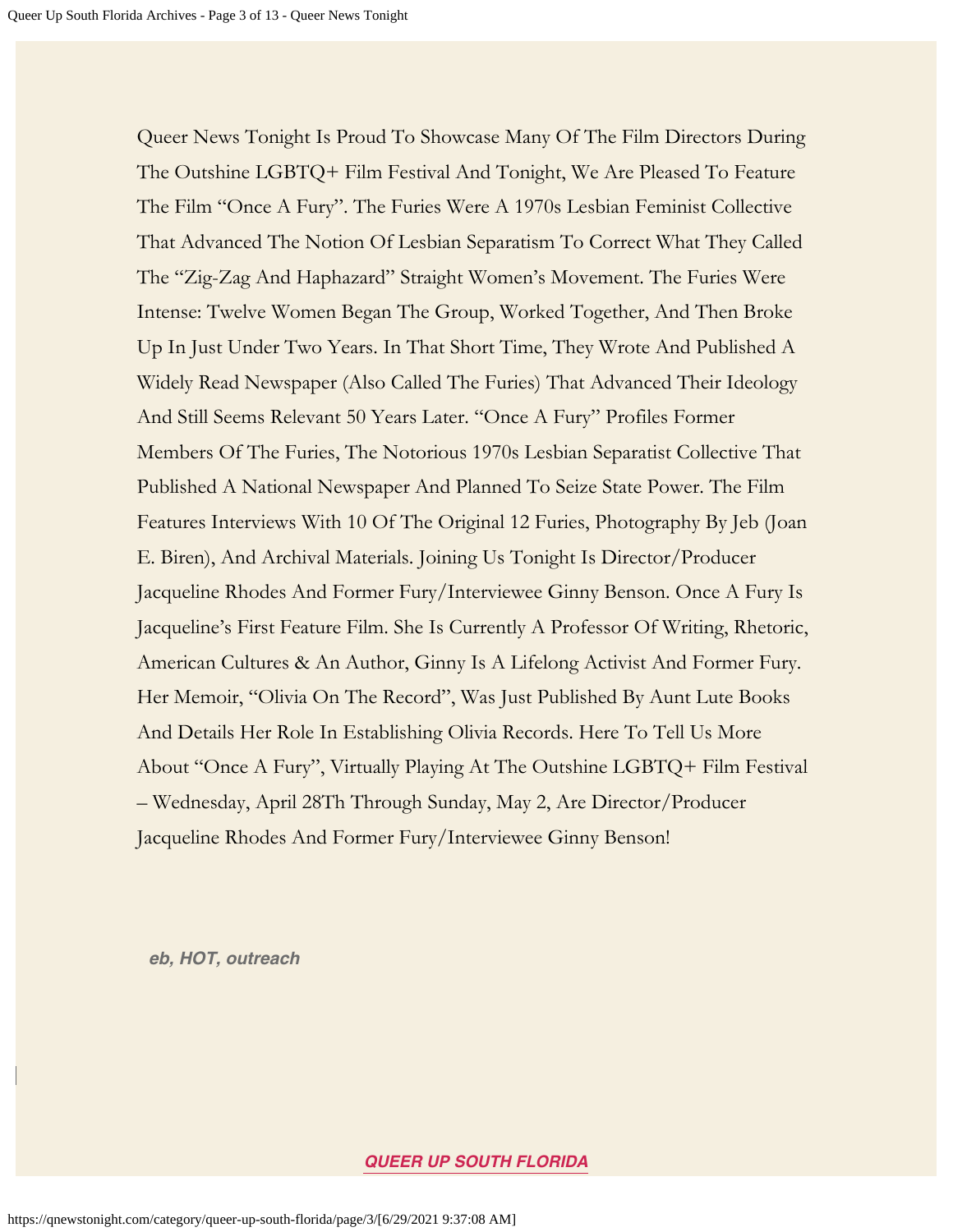## *[\(VIDEO\) Three transgender people allege abuse](https://qnewstonight.com/queer-up-south-florida/video-three-transgender-people-allege-abuse-at-miami-jail/1073434/)*

## *[at Miami jail](https://qnewstonight.com/queer-up-south-florida/video-three-transgender-people-allege-abuse-at-miami-jail/1073434/)*

*By [darrenl](https://qnewstonight.com/author/darrenl/)*

*[April 29, 2021](https://qnewstonight.com/queer-up-south-florida/video-three-transgender-people-allege-abuse-at-miami-jail/1073434/)*

*[No Comments](https://qnewstonight.com/queer-up-south-florida/video-three-transgender-people-allege-abuse-at-miami-jail/1073434/#respond)*



The Transgender Legal Defense And Education Fund Sent A Letter To Miami-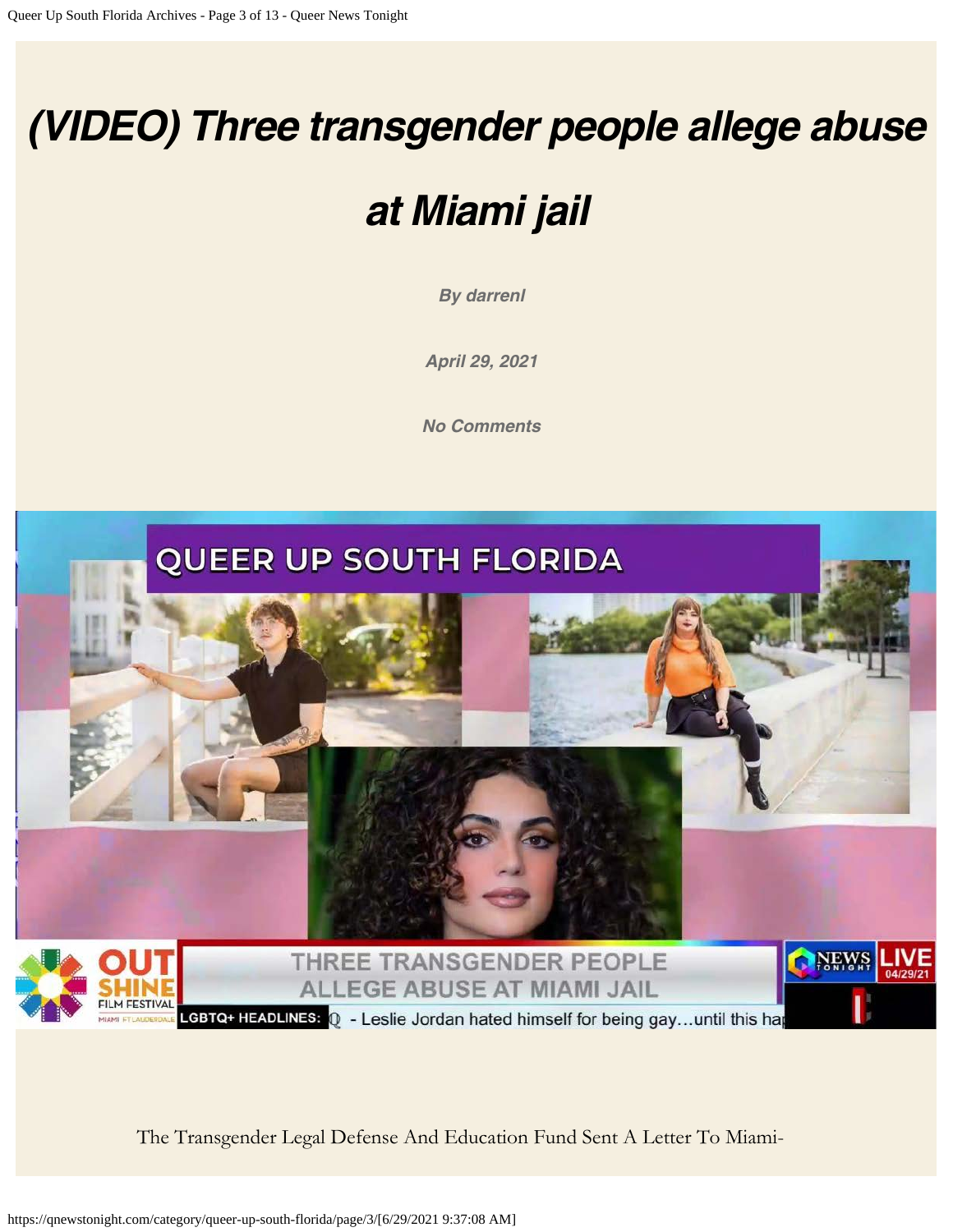Dade County Mayor Daniella Levine Cava Yesterday. The Complaint Centered On Three transgender people that suffered alleged abuse at a Miami jail last year after police arrested them during Black Lives Matter protests. They said Christian Pallidine, a college student who identifies as a trans man, was attending a Black Lives Matter protest in downtown Miami on May 31, 2020, when Miami-Dade police officers arrested him and charged him with violating a county-wide curfew. Pallidine arrived at the Turner Guilford Knight Correctional Center a short time later, and the letter notes personnel abused him because of his gender identity. The letter to the mayor said "The staff at TGK subjected Mr. Pallidine to degrading and outrageous treatment because he is transgender. TGK staff forced him to strip and display his genitals in front of a group of officers — part of a series of invasive, pseudo-medical, sexualized procedures conducted on him for no legitimate purpose. TGK staff also belittled Mr. Pallidine, publicized his transgender status to others, asked gratuitous questions about his anatomy, and called him derogatory names." The letter, among other things, notes Pallidine underwent an examination that "focused solely on his transgender status" and it "took place in a public area where others could easily see and hear him and the person questioning him." The letter says the officer who conducted the exam asked him "multiple questions about his genitals and plans for future medical care, such as, 'Do you want a penis in the future?" Pallidine alleges he was forced to take a pregnancy test "because of his genitals" and officers mocked him because of his gender identity. Pallidine also says officers forced him to undergo a strip search and placed him in solitary confinement before his release. Jae Bucci and Gabriela Amaya Cruz on July 19, 2020, attended a rally and march for Black trans women in downtown Miami. Miami-Dade police officers brought them to the Turner Guilford Knight Correctional Center after they arrested them. Both walked through similar examples of their anti-trans treatment by the officers and staff. A virtual press conference organized by TLDEF, the Southern Poverty Law Center and the Harvard LGBTQ+ Advocacy Clinic discussed all three incidents. Currently there has not been an official response from the Miami-Dade County mayor's office.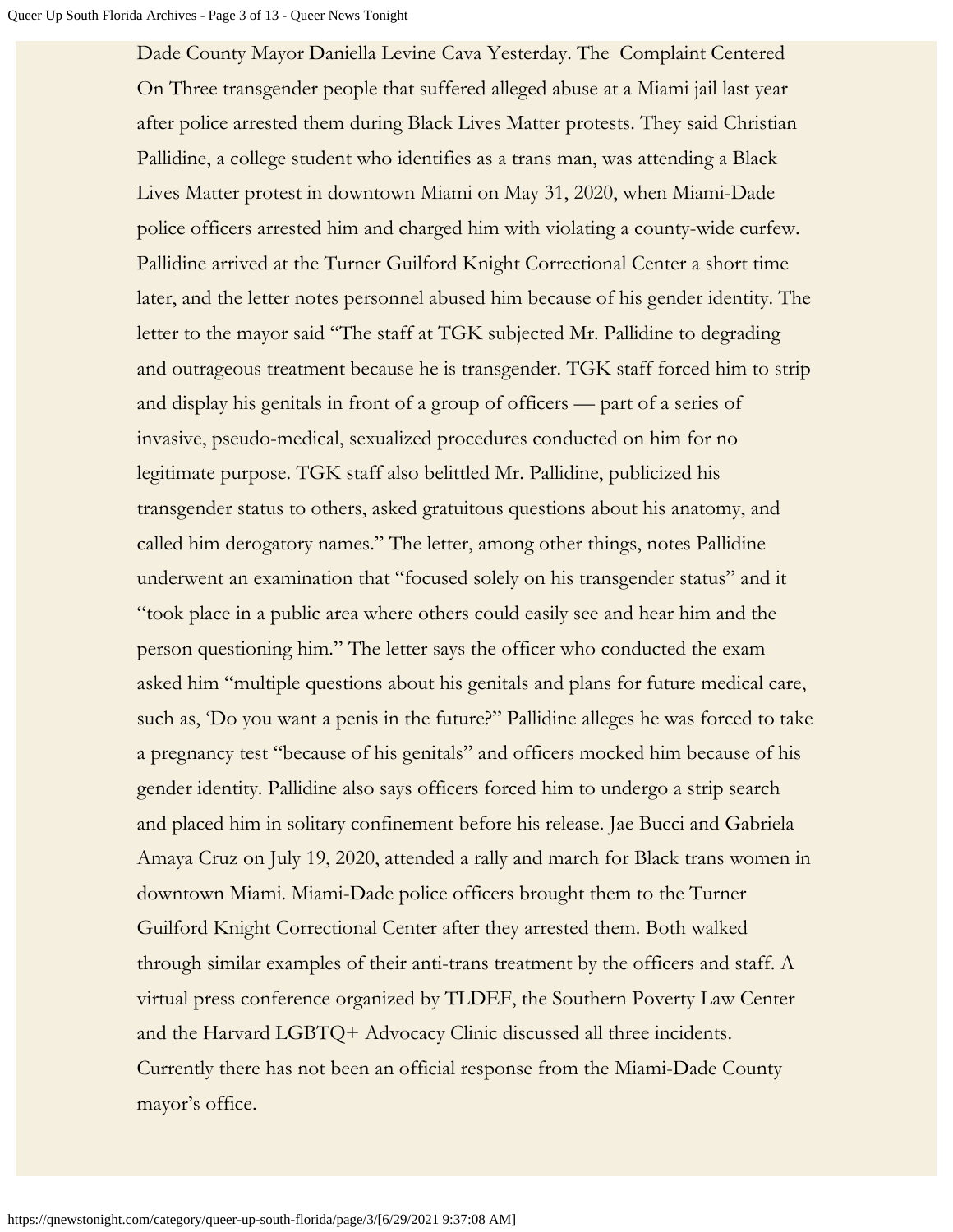*[eb,](https://qnewstonight.com/tag/eb/) [HOT](https://qnewstonight.com/tag/hot/)*

*[QUEER UP SOUTH FLORIDA](https://qnewstonight.com/category/queer-up-south-florida/)*

## *[\(VIDEO\) AIDS Walk Raises \\$2 Million For Local](https://qnewstonight.com/queer-up-south-florida/video-aids-walk-raises-2-million-for-local-non-profits/1030666/)*

### *[Non-Profits](https://qnewstonight.com/queer-up-south-florida/video-aids-walk-raises-2-million-for-local-non-profits/1030666/)*

*By [darrenl](https://qnewstonight.com/author/darrenl/)*

*[April 28, 2021](https://qnewstonight.com/queer-up-south-florida/video-aids-walk-raises-2-million-for-local-non-profits/1030666/)*

*[No Comments](https://qnewstonight.com/queer-up-south-florida/video-aids-walk-raises-2-million-for-local-non-profits/1030666/#respond)*

https://qnewstonight.com/category/queer-up-south-florida/page/3/[6/29/2021 9:37:08 AM]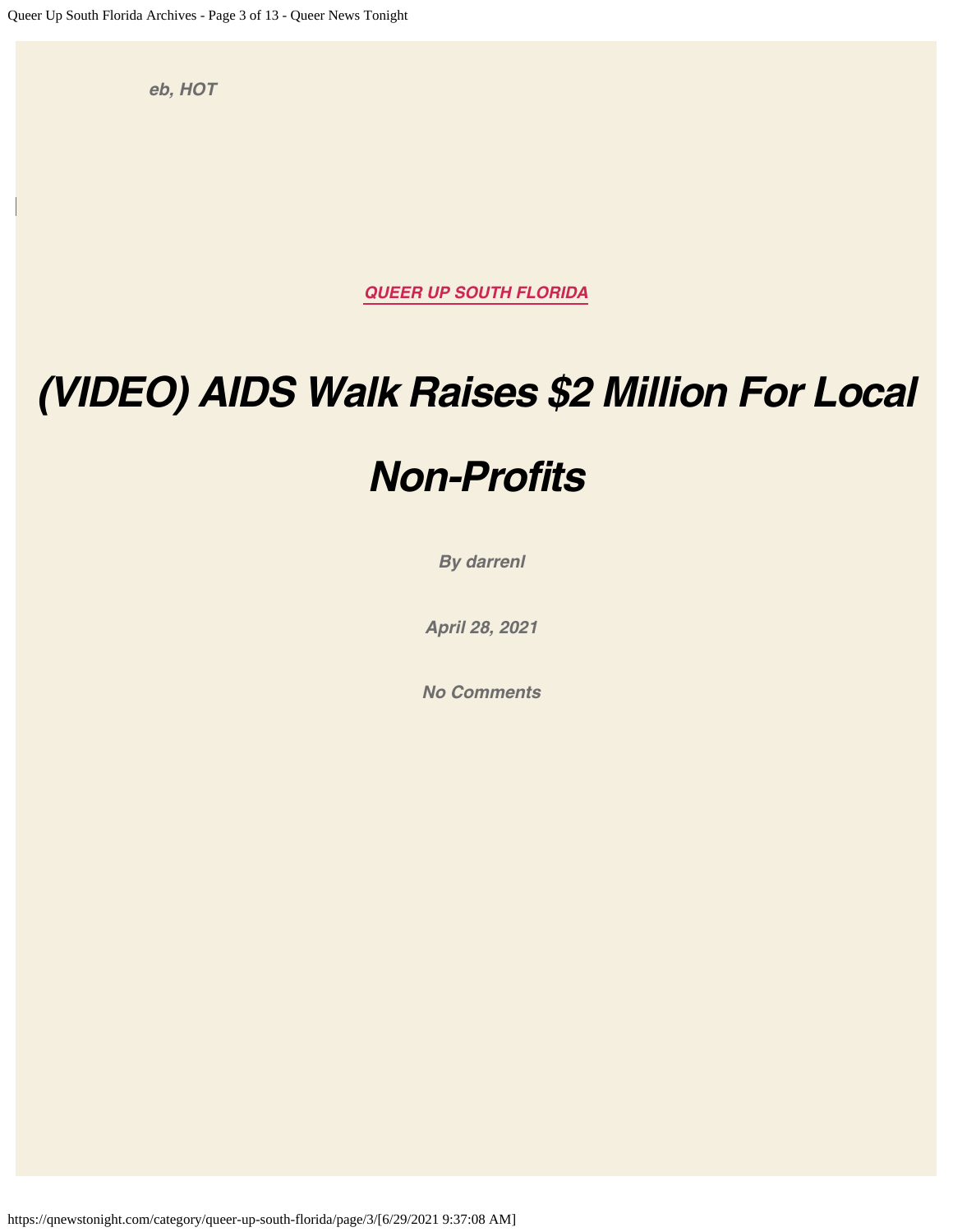

FOR LOCAL NON-PROFITS

**LIVE | WEDNESDAYS 8PM ET** com/ItsHappeningOUT

LGBTQ+ HEADLINES: Montana governor signs cruel bill turning religion into 'wea

**SUBSCRIBE** 

Tonight's Local Feature is brought to us by LGBTQ partners South Florida Gay News. An event two years in the making finally stepped off Saturday morning at South Fort Lauderdale Beach. The Florida AIDS Walk & Music Festival returned after being canceled last year due to the pandemic. Hundreds of loyal and excited walkers showed up ready to restart the event. The walk raised more than two million dollars, blowing past its goal of \$1.5 million. The COVID crisis has dominated headlines this past year and charitable donations have gone down. Despite those extra challenges, Imara Canady with the AIDS Healthcare Foundation told SFGN that he's glad people haven't lost sight of the ongoing need for HIV/AIDS funding. He said "As we transition into society's 'new normal,' we are so pleased that the community remains committed to supporting the fight against HIV and AIDS throughout South Florida." Performers included Deep Fried Funk Bank, hip-hop legend Trina and icon Lil' Kim. Money raised from the event benefits several South Florida organizations, including The Pride Center at Equality Park, Equality Florida Institute, and SunServe. Terry Dyer, SunServe's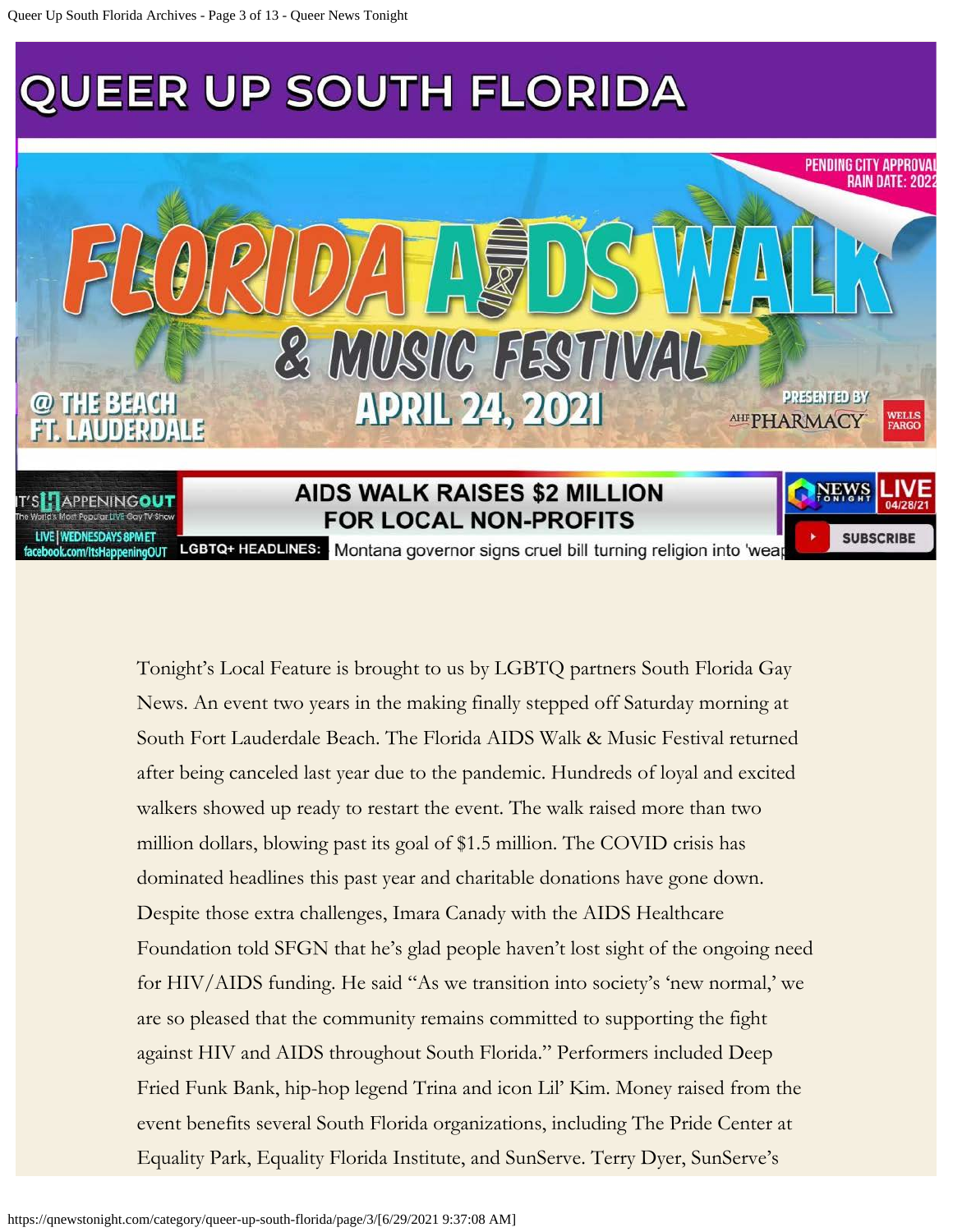director of Development, said he couldn't be happier. He said "After such a trying year, it was wonderful to get together, walk, celebrate, and raise important funds. Our hats off to [the AHF] team for organizing a pandemic safe exciting event. The fight to bring awareness and raise funds to end the epidemic of HIV/AIDS continues." This week's South Florida Gay News is on stands now, and we encourage our viewers to pick up a copy to learn about life in the Gayest Place on Planet Earth.

*[eb,](https://qnewstonight.com/tag/eb/) [HOT](https://qnewstonight.com/tag/hot/), [outreach](https://qnewstonight.com/tag/outreach/)*

*[QUEER UP SOUTH FLORIDA](https://qnewstonight.com/category/queer-up-south-florida/)*

# *[\(VIDEO\) Queer News Tonight interviews Ryan](https://qnewstonight.com/queer-up-south-florida/video-queer-news-tonight-interviews-ryan-white-and-alex-clausen-for-outshine-film-festival/1030692/) [White and Alex Clausen for OUTshine Film](https://qnewstonight.com/queer-up-south-florida/video-queer-news-tonight-interviews-ryan-white-and-alex-clausen-for-outshine-film-festival/1030692/)*

### *[Festival](https://qnewstonight.com/queer-up-south-florida/video-queer-news-tonight-interviews-ryan-white-and-alex-clausen-for-outshine-film-festival/1030692/)*

*By [darrenl](https://qnewstonight.com/author/darrenl/)*

*[April 28, 2021](https://qnewstonight.com/queer-up-south-florida/video-queer-news-tonight-interviews-ryan-white-and-alex-clausen-for-outshine-film-festival/1030692/)*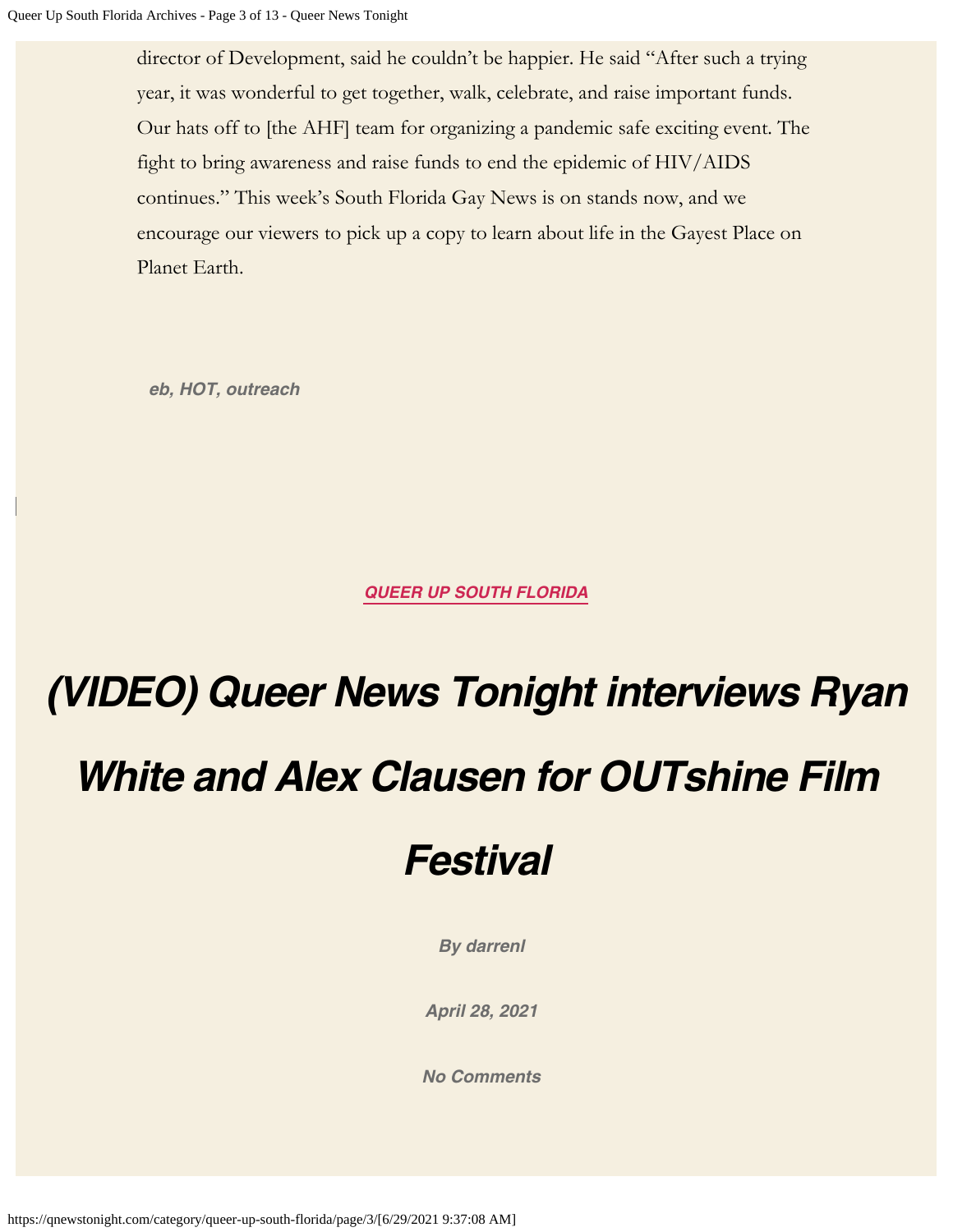Happening Out Television Network Serves As The Premier Sponsor For The 23rd Annual OUTshine Film Festival, Happening Now Through May 2nd. You Can Purchase Your Tickets & Passes Now At OUTshineFilm.Com. Queer News Tonight Is Proud To Showcase Many Of The Film Directors During The Outshine LGBTQ+ Film Festival And Tonight, We Are Pleased To Feature The Film "Raw! Uncut! Video! A Love Story About Fetish Porn… "Raw! Uncut! Video!" Chronicles The Rise And Fall Of Homegrown Gay Porn Studio Palm Drive Video, And Explores How A Devoted Couple Helped Battle A Devastating Health Crisis By Promoting Kinky Sex. Legendary Leatherman Jack Fritscher Met Mark Hemry In 1979 At Harvey Milk's Birthday Party – And The Two Fell In Love. When The AIDS Epidemic Swept Through San Francisco, The Couple Left The City To Begin A New Venture: Turning A Rural Ranch In Sonoma County Into A Safe-Sex Porn Studio That Offered Viewers New Sexual Possibilities In An Age Of Plague. Casting Rugged Non Professional Models To Explore Their Unique Erotic Fantasies Onscreen, The Studio Explored A Wild Array Of Queer Kinks – And Helped Champion Sex Positivity In The Porn Industry. Joining Us Tonight Are Co-Directors & Producers Ryan White & Alex Clausen. Ryan Is A Documentary Filmmaker Whose Award-Winning Films Have Screened Around The World. He Spent Four Years In Hanoi, Vietnam Working As Film Advisor For The World Wildlife Fund's Greater Mekong Program. Alex Is An Artist And An Active Collaborator And Board Member Of Earthbound Moon, An Arts Non-Profit Based In Oregon. To Tell Us More About "Raw! Uncut! Video!", Virtually Playing At The OUTshine LGBTQ+ Film Festival – Wednesday, April 28th Through Sunday, May 2nd, Are Co-Directors & Producers Ryan White And Alex Clausen.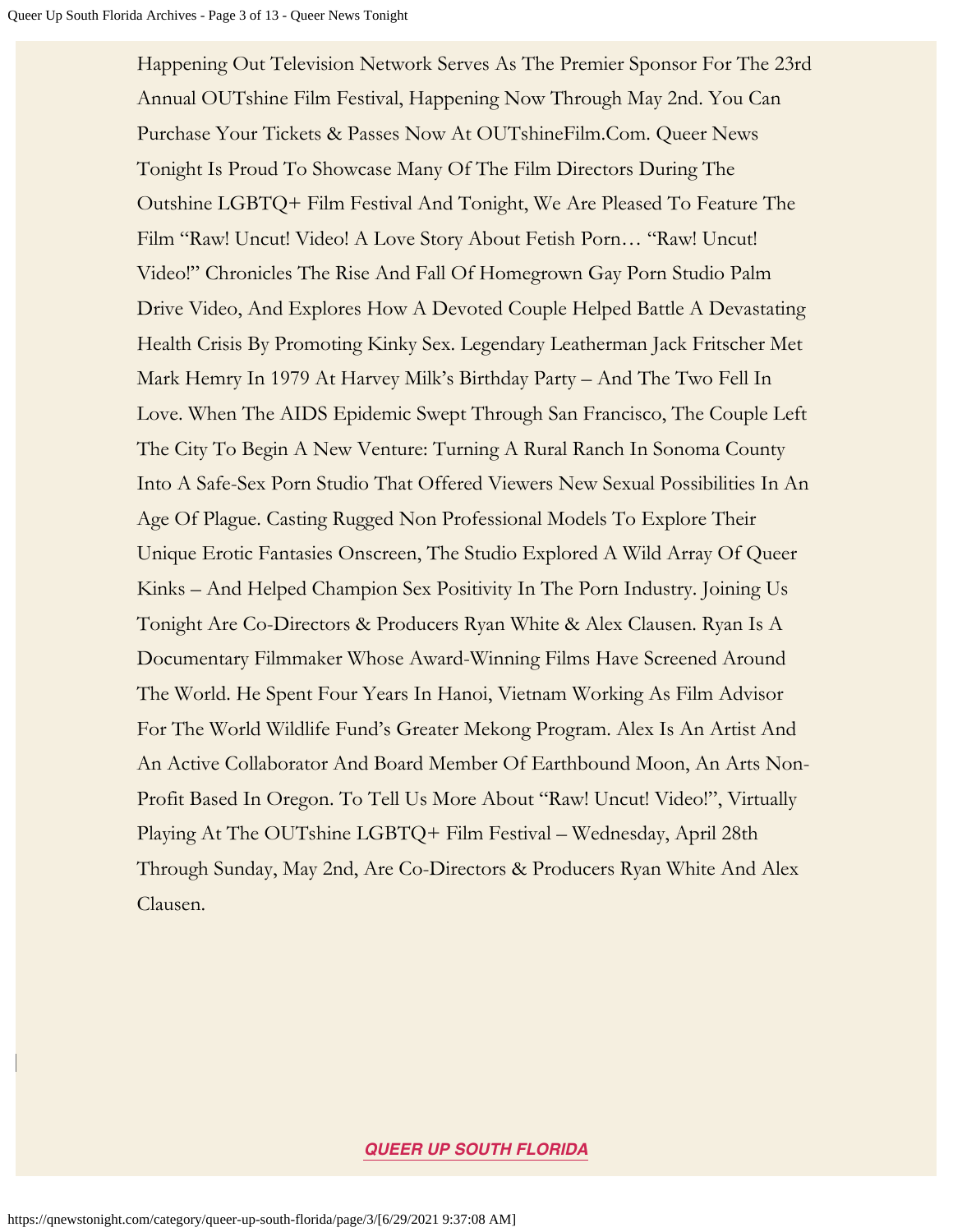# *[\(VIDEO\) Queer News Tonight interviews Ryan](https://qnewstonight.com/queer-up-south-florida/video-queer-news-tonight-interviews-ryan-white-and-alex-clausen-for-outshine-film-festival-2/1031435/)*

## *[White and Alex Clausen for OUTshine Film](https://qnewstonight.com/queer-up-south-florida/video-queer-news-tonight-interviews-ryan-white-and-alex-clausen-for-outshine-film-festival-2/1031435/)*

### *[Festival](https://qnewstonight.com/queer-up-south-florida/video-queer-news-tonight-interviews-ryan-white-and-alex-clausen-for-outshine-film-festival-2/1031435/)*

*By [darrenl](https://qnewstonight.com/author/darrenl/)*

*[April 28, 2021](https://qnewstonight.com/queer-up-south-florida/video-queer-news-tonight-interviews-ryan-white-and-alex-clausen-for-outshine-film-festival-2/1031435/)*

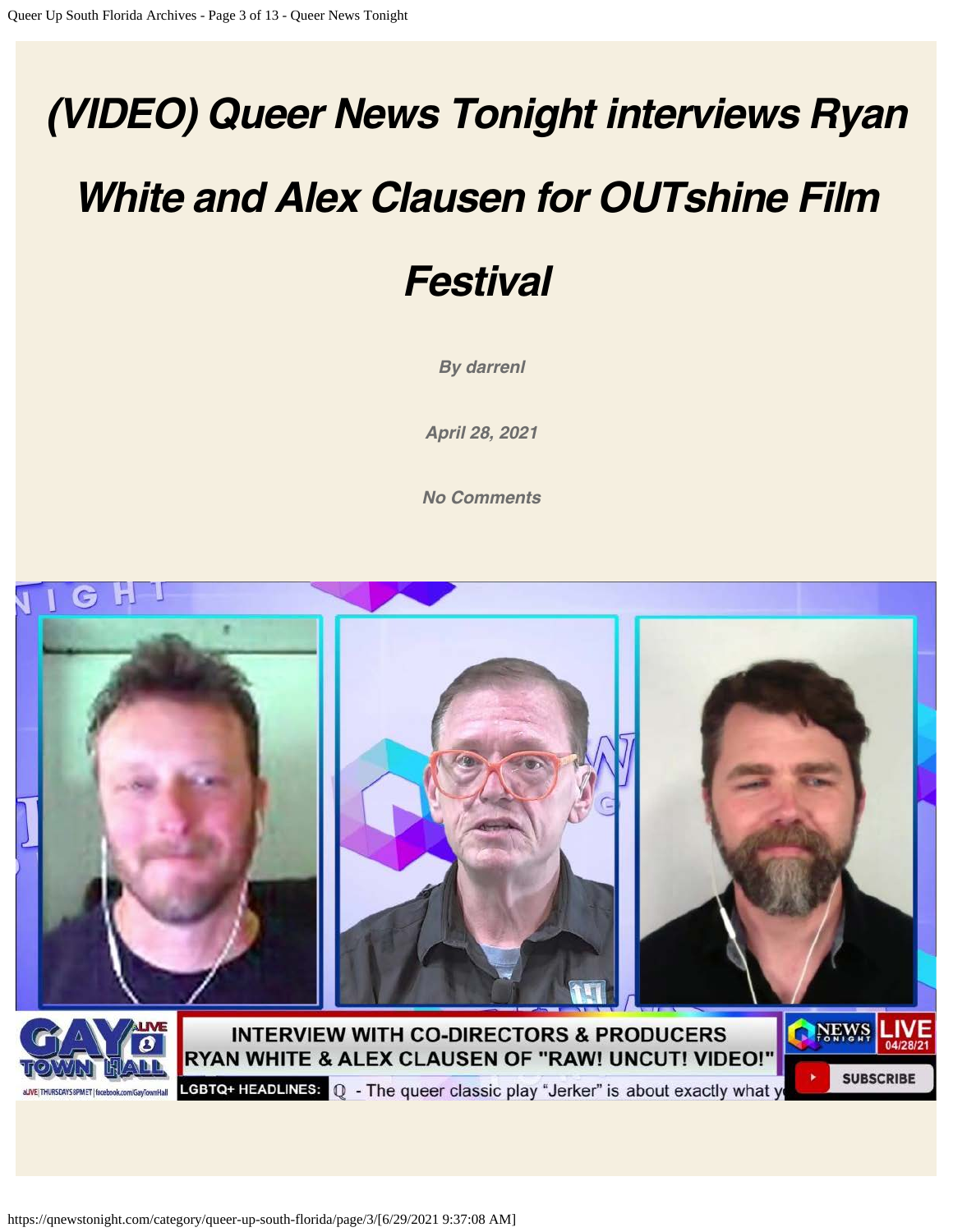Happening Out Television Network Serves As The Premier Sponsor For The 23rd Annual OUTshine Film Festival, Happening Now Through May 2nd. You Can Purchase Your Tickets & Passes Now At OUTshineFilm.Com. Queer News Tonight Is Proud To Showcase Many Of The Film Directors During The Outshine LGBTQ+ Film Festival And Tonight, We Are Pleased To Feature The Film "Raw! Uncut! Video! A Love Story About Fetish Porn… "Raw! Uncut! Video!" Chronicles The Rise And Fall Of Homegrown Gay Porn Studio Palm Drive Video, And Explores How A Devoted Couple Helped Battle A Devastating Health Crisis By Promoting Kinky Sex. Legendary Leatherman Jack Fritscher Met Mark Hemry In 1979 At Harvey Milk's Birthday Party – And The Two Fell In Love. When The AIDS Epidemic Swept Through San Francisco, The Couple Left The City To Begin A New Venture: Turning A Rural Ranch In Sonoma County Into A Safe-Sex Porn Studio That Offered Viewers New Sexual Possibilities In An Age Of Plague. Casting Rugged Non Professional Models To Explore Their Unique Erotic Fantasies Onscreen, The Studio Explored A Wild Array Of Queer Kinks – And Helped Champion Sex Positivity In The Porn Industry. Joining Us Tonight Are Co-Directors & Producers Ryan White & Alex Clausen. Ryan Is A Documentary Filmmaker Whose Award-Winning Films Have Screened Around The World. He Spent Four Years In Hanoi, Vietnam Working As Film Advisor For The World Wildlife Fund's Greater Mekong Program. Alex Is An Artist And An Active Collaborator And Board Member Of Earthbound Moon, An Arts Non-Profit Based In Oregon. To Tell Us More About "Raw! Uncut! Video!", Virtually Playing At The OUTshine LGBTQ+ Film Festival – Wednesday, April 28th Through Sunday, May 2nd, Are Co-Directors & Producers Ryan White And Alex Clausen.

*[eb,](https://qnewstonight.com/tag/eb/) [HOT](https://qnewstonight.com/tag/hot/), [outreach](https://qnewstonight.com/tag/outreach/)*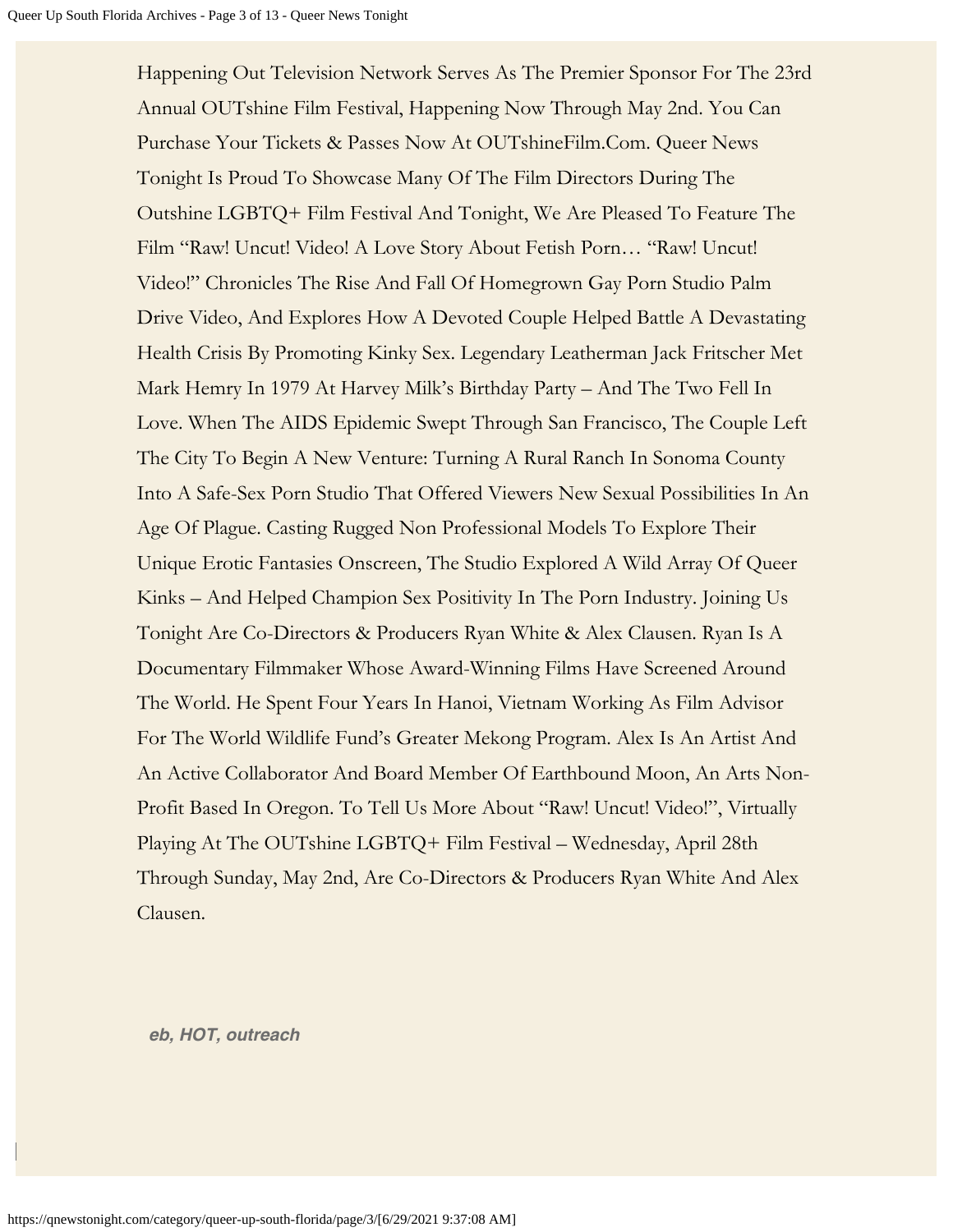# *[\(VIDEO\) Queer News Tonight interviews Emma](https://qnewstonight.com/queer-up-south-florida/video-queer-news-tonight-interviews-emma-catalfamo-about-her-film-on-the-fringe-of-the-wild/998793/)*

### *[Catalfamo about her film "On The Fringe of the](https://qnewstonight.com/queer-up-south-florida/video-queer-news-tonight-interviews-emma-catalfamo-about-her-film-on-the-fringe-of-the-wild/998793/)*

### *[Wild"](https://qnewstonight.com/queer-up-south-florida/video-queer-news-tonight-interviews-emma-catalfamo-about-her-film-on-the-fringe-of-the-wild/998793/)*

*By [darrenl](https://qnewstonight.com/author/darrenl/)*

*[April 27, 2021](https://qnewstonight.com/queer-up-south-florida/video-queer-news-tonight-interviews-emma-catalfamo-about-her-film-on-the-fringe-of-the-wild/998793/)*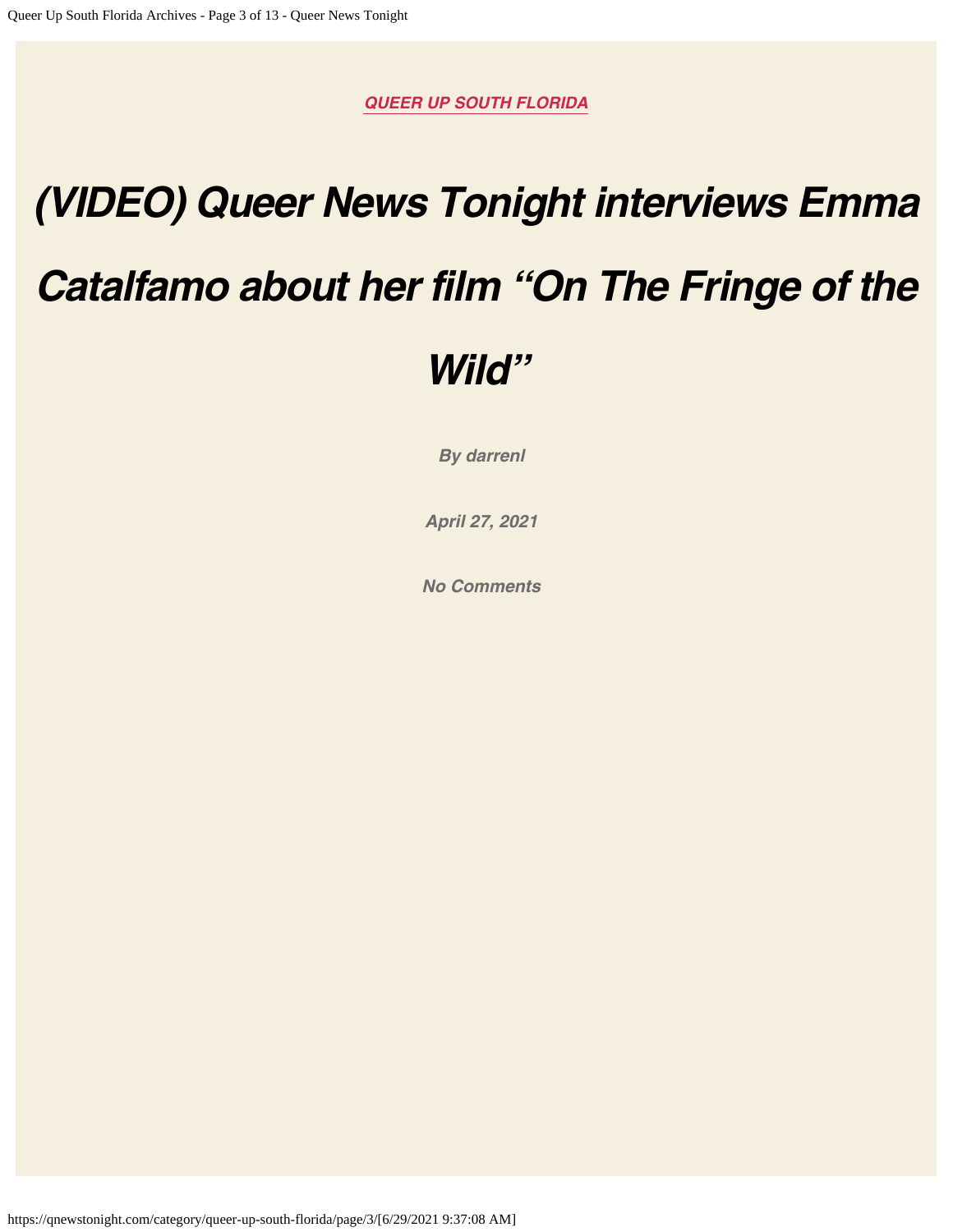

The Outshine Lgbtq+ Film Festival Is Sponsoring Tonights Episode. Happening Out Television Network Serves As The Premier Sponsor For The 23Rd Annual Outshine Film Festival, Happening Now Through May 2Nd. You Can Purchase Your Tickets & Passes Now At Outshinefilm.Com. Queer News Tonight Is Proud To Showcase Many Of The Film Directors During The 23Rd Annual Outshine Lgbtq+ Film Festival. Tonight, We Are Pleased To Feature The Film "On The Fringe Of Wild".

"On The Fringe Of Wild" Follows The Romance Between Teenage Boys Peter And Jack, As They Wrestle With Their Sexuality, Mental Health, And The Toxic Family Dynamics That Threaten To Drive Them Apart. A 2000'S "Romeo & Juliet" Type Romance Set In A Small, Northern Canadian Town, Where Love Does Not Win, But The Surviving Players Grow Up To Accept Themselves As Members Of The Lgbtq+ Community. Joining Us Tonight Is Emma Catalfamo. She Is An Award-Winning Filmmaker With Extensive Artistic Interests. She Is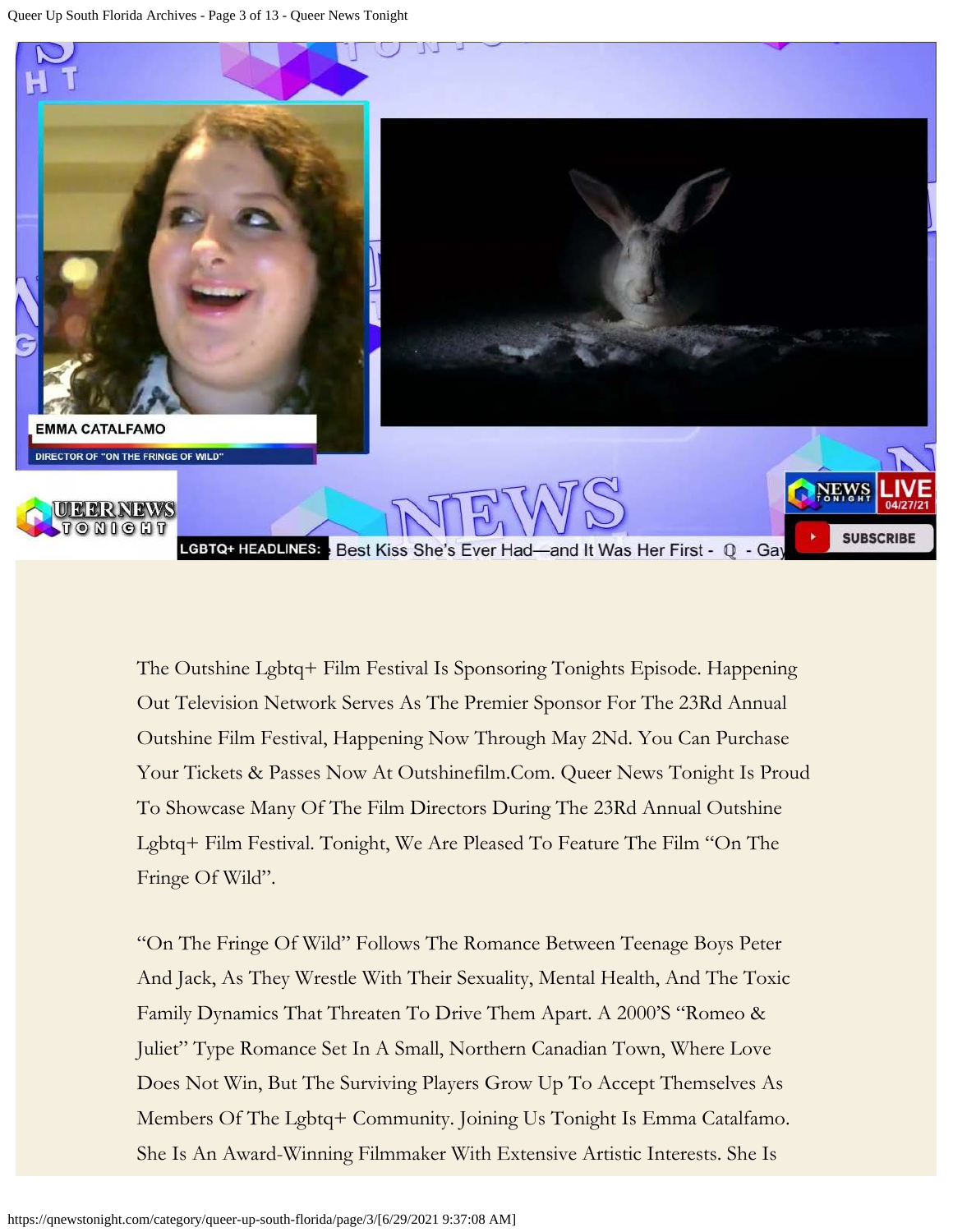Interested In Telling Unique Stories. Her Previous Cinematic Works Have Dealt With Themes Such As Addiction, Mental Illness, Unexpected Pregnancy And Toxic Masculinity, As Well As The Generally Oppressive Nature Of Gender Roles. To Tell Us More About "On The Fringe Of Wild", Virtually Playing At The Outshine Lgbtq+ Film Festival – Wednesday, April 28Th Through Sunday, May 2, Is Director Emma Catalfamo.

*[eb,](https://qnewstonight.com/tag/eb/) [HOT](https://qnewstonight.com/tag/hot/), [outreach](https://qnewstonight.com/tag/outreach/)*

*[QUEER UP SOUTH FLORIDA](https://qnewstonight.com/category/queer-up-south-florida/)*

# *[\(VIDEO\) Join SAVE For A Special Evening With](https://qnewstonight.com/queer-up-south-florida/video-join-save-for-a-special-evening-with-chloe-o-davis-author-of-the-queens-english/998872/) [Chloe O. Davis – Author Of "The Queens'](https://qnewstonight.com/queer-up-south-florida/video-join-save-for-a-special-evening-with-chloe-o-davis-author-of-the-queens-english/998872/)*

### *[English"](https://qnewstonight.com/queer-up-south-florida/video-join-save-for-a-special-evening-with-chloe-o-davis-author-of-the-queens-english/998872/)*

*By [darrenl](https://qnewstonight.com/author/darrenl/)*

*[April 27, 2021](https://qnewstonight.com/queer-up-south-florida/video-join-save-for-a-special-evening-with-chloe-o-davis-author-of-the-queens-english/998872/)*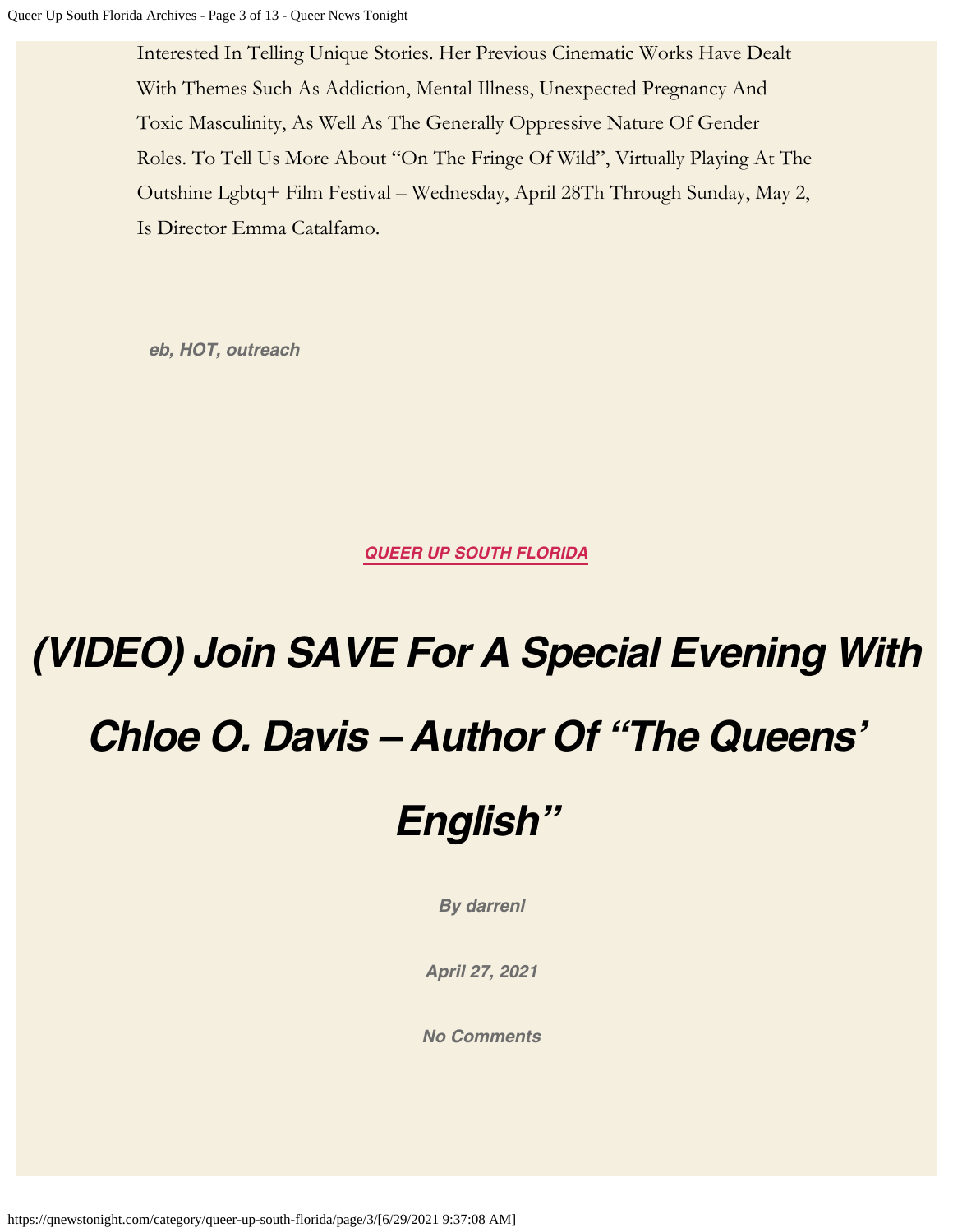

Save Will Host An Interesting One Hour Book Unveiling And Discussion With The Famous Author Chloe O. Davis On Wednesday, April 28 At 5:30 pm. The Digital Online Event Will Include Chloe Unveiling Her Book The Queens English: The LGBTQIA+ Dictionary Of Lingo And Colloquial Phrases. Davis Is A Proud Black Bisexual Woman And Debut Author Who Works In The Entertainment Industry In New York. She Spent 15 Years Researching, Writing And Creating "The Queen's English." The Book Celebrates The Origin And Diversity Of Over Eight Hundred Terms Used To Describe The Collective Gay And Queer Experience. "The Queen's English" Is A Great Starting Point For Important Conversations Around Inclusivity, Sexuality, Gender Expression And Identity. You Can Participate In This Amazing Conversation By Registering At SAVE, Safeguarding American Values For Everyone At Their Website SAVE.Lgbtq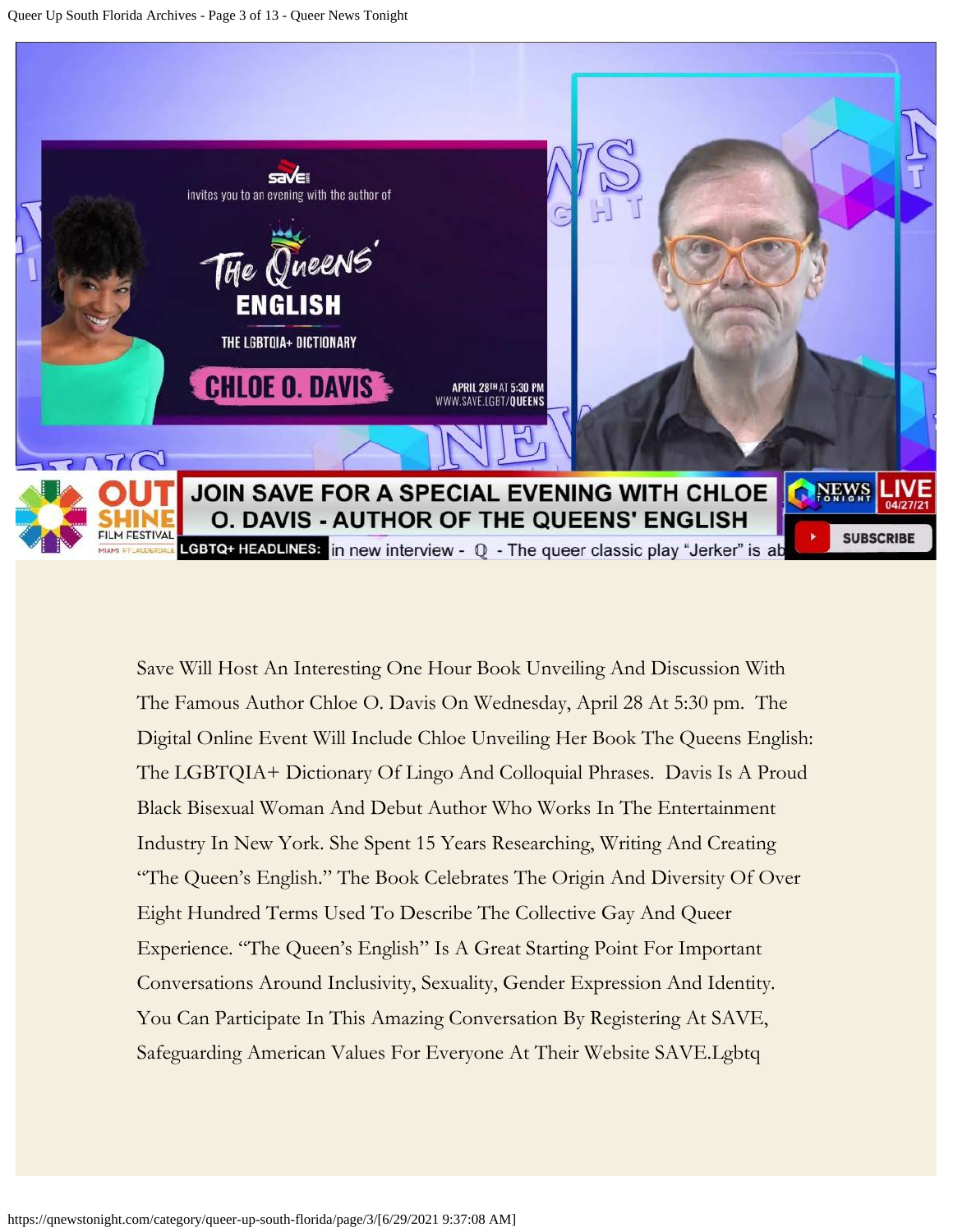

#### *Recent Posts*

*[Amazing Race Winners Will & James Share](https://qnewstonight.com/queer-up-gay-culture/amazing-race-winners-will-james-share-dream-trip-to-hawaii/1855149/) [Dream Trip to Hawaii](https://qnewstonight.com/queer-up-gay-culture/amazing-race-winners-will-james-share-dream-trip-to-hawaii/1855149/)*

*[A gay waiter was humiliated & stiffed by](https://qnewstonight.com/queer-up-gay-culture/a-gay-waiter-was-humiliated-stiffed-by-christian-customers-then-tiktok-stepped-in/1855132/) ["Christian" customers. Then TikTok stepped in.](https://qnewstonight.com/queer-up-gay-culture/a-gay-waiter-was-humiliated-stiffed-by-christian-customers-then-tiktok-stepped-in/1855132/)*

*[Why Won't Anyone Fight America's First Trans](https://qnewstonight.com/queer-up-sports/why-wont-anyone-fight-americas-first-trans-pro-boxer/1855117/) [Pro Boxer?](https://qnewstonight.com/queer-up-sports/why-wont-anyone-fight-americas-first-trans-pro-boxer/1855117/)*

*[Nearly One in Four Gen Z Mormons Are](https://qnewstonight.com/uncategorized/nearly-one-in-four-gen-z-mormons-are-lgbtq/1855102/) [LGBTQ+](https://qnewstonight.com/uncategorized/nearly-one-in-four-gen-z-mormons-are-lgbtq/1855102/)*

*[Rainbow stadium controversy ends in](https://qnewstonight.com/queer-up-the-world/rainbow-stadium-controversy-ends-in-hungarian-soccer-team-being-sent-home/1855079/) [Hungarian soccer team being sent home](https://qnewstonight.com/queer-up-the-world/rainbow-stadium-controversy-ends-in-hungarian-soccer-team-being-sent-home/1855079/)*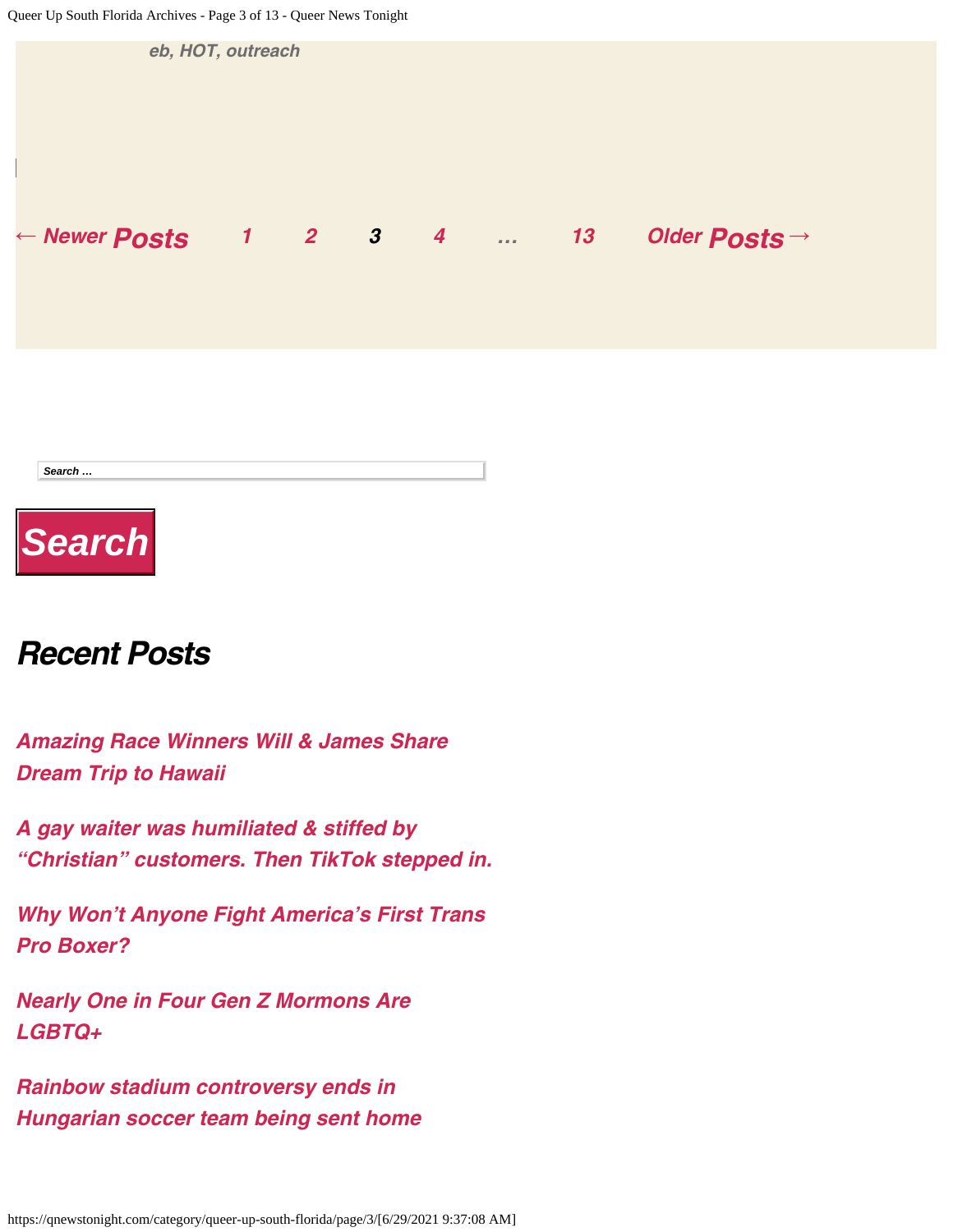#### *Recent Comments*

#### *[A WordPress Commenter](http://loligroup.net/) on [Hello world!](https://qnewstonight.com/uncategorized/hello-world/1/#comment-1) Archives*

*[June 2021](https://qnewstonight.com/date/2021/06/) [May 2021](https://qnewstonight.com/date/2021/05/) [April 2021](https://qnewstonight.com/date/2021/04/) [March 2021](https://qnewstonight.com/date/2021/03/) [February 2021](https://qnewstonight.com/date/2021/02/) [January 2021](https://qnewstonight.com/date/2021/01/) [December 2020](https://qnewstonight.com/date/2020/12/) [November 2020](https://qnewstonight.com/date/2020/11/) [August 2020](https://qnewstonight.com/date/2020/08/)*

*Categories*

*[`Q's Q&A Coronavirus and LGBT Health](https://qnewstonight.com/category/qs-qa-coronavirus-and-lgbt-health/) [9/15/20](https://qnewstonight.com/category/9-15-20/) [Community Support](https://qnewstonight.com/category/community/) [Full News Episode](https://qnewstonight.com/category/full-news-episode/) [Headlines](https://qnewstonight.com/category/headlines/) [LGBTQ Money Talks](https://qnewstonight.com/category/lgbtq-money-talks/) [Organizations](https://qnewstonight.com/category/organizations/) [Quarantine Quickies](https://qnewstonight.com/category/quarantine-quickies/) [Queer Covid](https://qnewstonight.com/category/queer-covid/) [QUEER COVID AND HEALTH](https://qnewstonight.com/category/queer-covid-and-health/) [Queer COVID Q & A](https://qnewstonight.com/category/queer-covid-q-a/) [Queer News Tonight > QUEER COVID AND](https://qnewstonight.com/category/queer-news-tonight-queer-covid-and-health/)*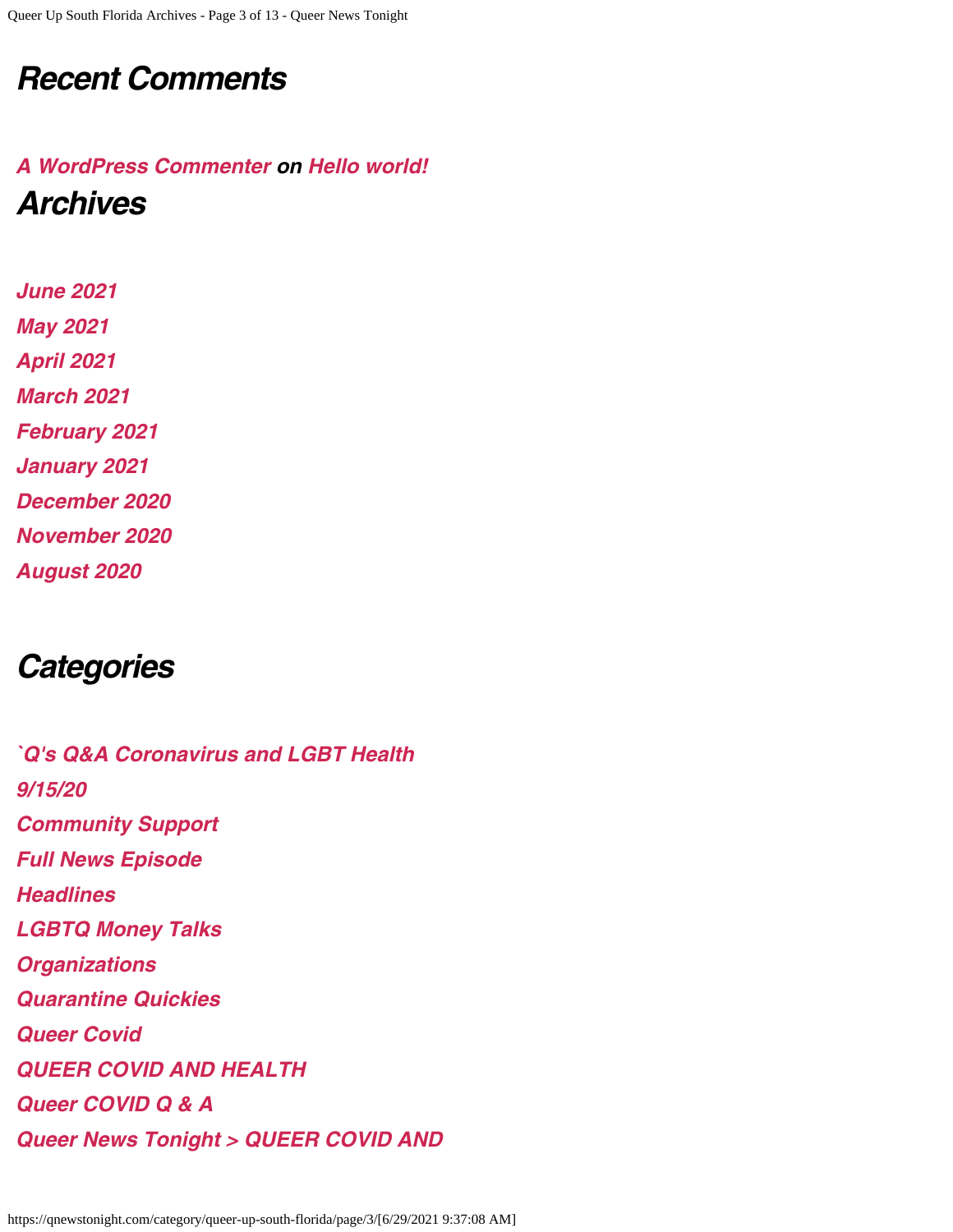*[HEALTH](https://qnewstonight.com/category/queer-news-tonight-queer-covid-and-health/) [Queer News Tonigth](https://qnewstonight.com/category/queer-news-tonigth/) [Queer Up](https://qnewstonight.com/category/queer-up/) [Queer Up Business](https://qnewstonight.com/category/queernewstonight/queer-up-business/) [Queer Up Commentary](https://qnewstonight.com/category/queer-up-commentary/) [Queer up Covid and Health](https://qnewstonight.com/category/queer-up-covid-and-health/) [Queer Up Covid Q&A](https://qnewstonight.com/category/queer-up-covid-qa/) [Queer Up Education](https://qnewstonight.com/category/queer-up-education/) [Queer Up Entertainment](https://qnewstonight.com/category/queer-up-entertainment/) [Queer Up Entertainment](https://qnewstonight.com/category/queer-up-entertainment-2/) [Queer Up Equality Act](https://qnewstonight.com/category/queer-up-equality-act/) [Queer Up Finance](https://qnewstonight.com/category/queer-up-finance/) [Queer Up Gay Culture](https://qnewstonight.com/category/queer-up-gay-culture/) [Queer Up Gay Culture](https://qnewstonight.com/category/queer-up-gay-culture-2/) [Queer Up Gay Culture](https://qnewstonight.com/category/queer-news-tonigth/queer-up-gay-culture-queer-news-tonigth/) [Queer Up Good News](https://qnewstonight.com/category/queer-up-good-news/) [Queer Up Health](https://qnewstonight.com/category/queer-up-health/) [Queer Up Healthcare](https://qnewstonight.com/category/queer-up-healthcare/) [Queer Up LGBTQ Money](https://qnewstonight.com/category/queer-up-lgbtq-money/) [Queer Up LGBTQ Money Talks](https://qnewstonight.com/category/queer-up-lgbtq-money-talks/) [Queer Up Politics](https://qnewstonight.com/category/queer-up-politics/) [Queer Up Quarantine Quickies](https://qnewstonight.com/category/queer-up-quarantine-quickies/) [Queer Up Queer Up Covid Q&A](https://qnewstonight.com/category/queer-up-queer-up-covid-qa/) [Queer Up Religion](https://qnewstonight.com/category/queer-up-religion/) [Queer Up South Florida](https://qnewstonight.com/category/queer-up-south-florida/) [Queer Up Special Report](https://qnewstonight.com/category/queer-up-special-report/) [Queer Up Sports](https://qnewstonight.com/category/queer-up-sports/) [Queer Up The Big Finish](https://qnewstonight.com/category/queer-up-the-big-finish/) [Queer Up The USA](https://qnewstonight.com/category/queer-up-the-usa/) [Queer Up The World](https://qnewstonight.com/category/queer-up-the-world/) [Queer Up Trans Rights](https://qnewstonight.com/category/queer-up-trans-rights/) [Queer Up Travel](https://qnewstonight.com/category/queer-up-travel/)*